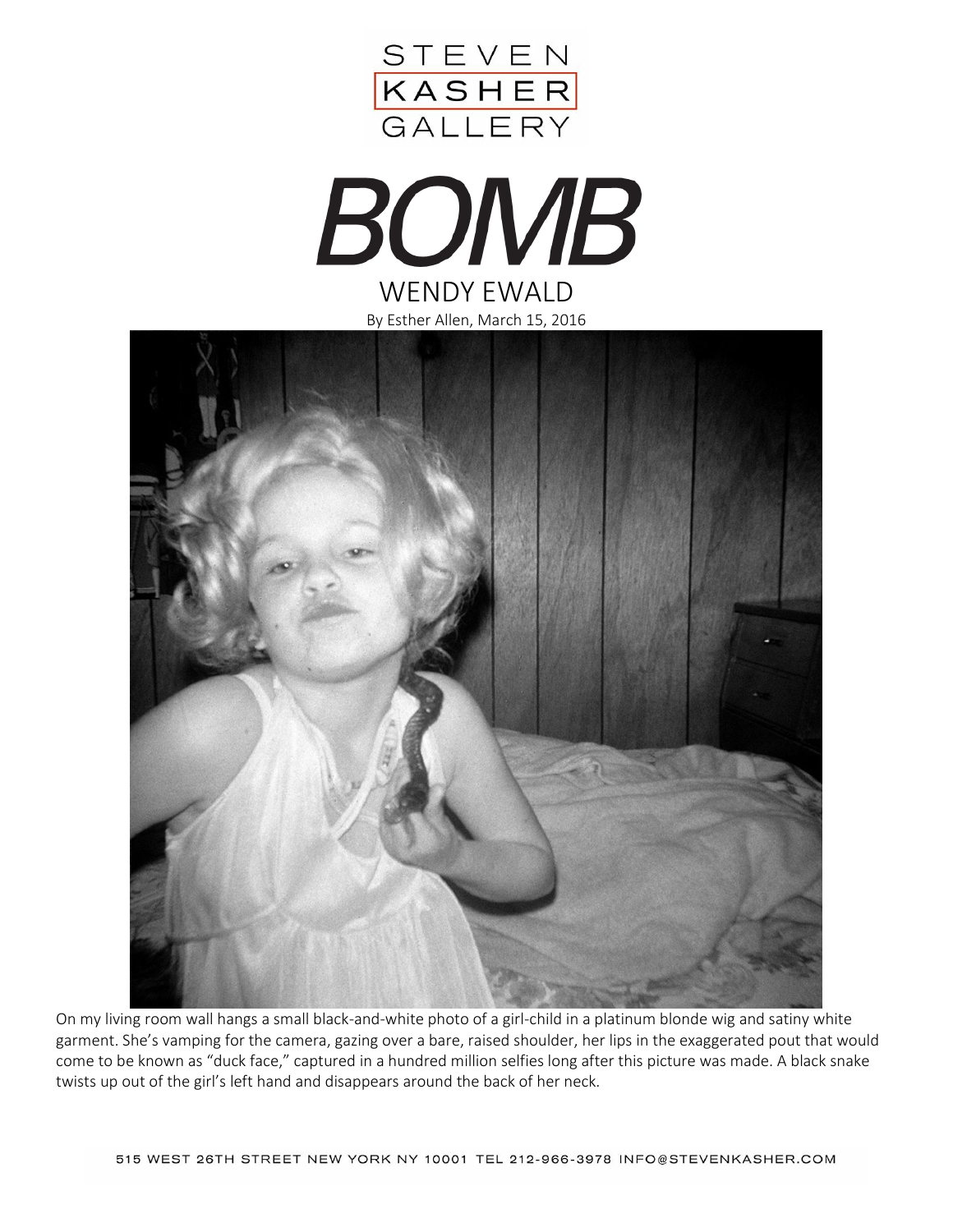

The photo was taken in the early 1980s in Letcher County, Kentucky. It was staged by the girl it depicts, Denise Dixon, who titled it: "I am the girl with the snake around her neck." The shot was snapped by Dixon's mother. I first saw it at the Whitney Museum in 1997, and never forgot it, or the other images it was shown with in that year's Biennial, all made by children across the globe who were challenged by artist Wendy Ewald to take photographs of their dreams.

A few years later I was introduced to Wendy by our mutual friend, journalist Alma Guillermoprieto. Over the dreamlike passage of time, our families have become fast friends; Wendy gave us the photograph as a gift one Christmas. She also remained in touch with Denise Dixon, who grew up to become a wedding and maternity photographer in Kentucky. In 2014, when the Museum of Contemporary Art Detroit invited Wendy to curate an exhibit for the People's Biennial, whose curators were Jens Hoffmann and Harrell Fletcher, she put together a show of Dixon's work.

One of Wendy's recent projects, an assemblage of photographs taken by groups of children and adults across Israel from 2009 to 2012, has been published as a book titled This Is Where I Live (Mack, 2015). The project is also featured in the museum show This Place, which juxtaposes the vantage points of twelve internationally renowned photographers on Israel and the West Bank and opened at the Brooklyn Museum in February of 2016. I sat down with Wendy recently at her house in Upper Red Hook, New York, to talk about the evolution of her collaborative approach to art-making and the new form it has taken in the quietly devastating images that emerged from her work in Israel.

Esther Allen Let's go back to the beginning. How did your particular approach to photography develop?

Wendy Ewald In Detroit, at the turn of the twentieth century, my grandfather H.T. Ewald was a teenager working for a shipping company on the Detroit River. He came up with the idea that one could use images as well as words to advertise their services. At that time, there was no such thing as advertising as we know it; there were handbills with words and maybe some little pictures. My grandfather's ideas about advertising matured along with the new and booming American auto industry. He invented roadside billboards. By the 1930s his ad agency, Campbell-Ewald, was the largest in the world.

There were photographs all over our house. They were taken by professionals who worked for my grandfather. Whenever a new photo technology appeared, we got it. From the time I was born until I graduated from high school in 1969, my mother was taking photographs with a stereo camera. Taking photographs was something we liked to do but nobody was delving into what any of it might mean, apart from its sentimental value.

EA When you started working with banners and public installations, was there a conscious connection to your grandfather's advertising agency?

WE I never gave it much thought. My father was a car dealer. When I was in high school, he used a portrait of my mother, who was very pretty, on one of his billboards. The caption was "My favorite car dealer is Ted Ewald." She was wearing a green velvet coat, as I remember. When you get close to a billboard, do you know what it looks like? It's completely different, it dissolves. Here was my mother dissolving into patches of color. When the billboard went up, my mother's friends hated it; they said it didn't look like her. So, after a while, my father had it taken down. Later on, after seeing billboards in Paris, I designed a couple for my father's car dealership. He said he liked them, but not enough, I guess, to get them made.

EA People were putting fancy photographic equipment in your hands even when you were very young?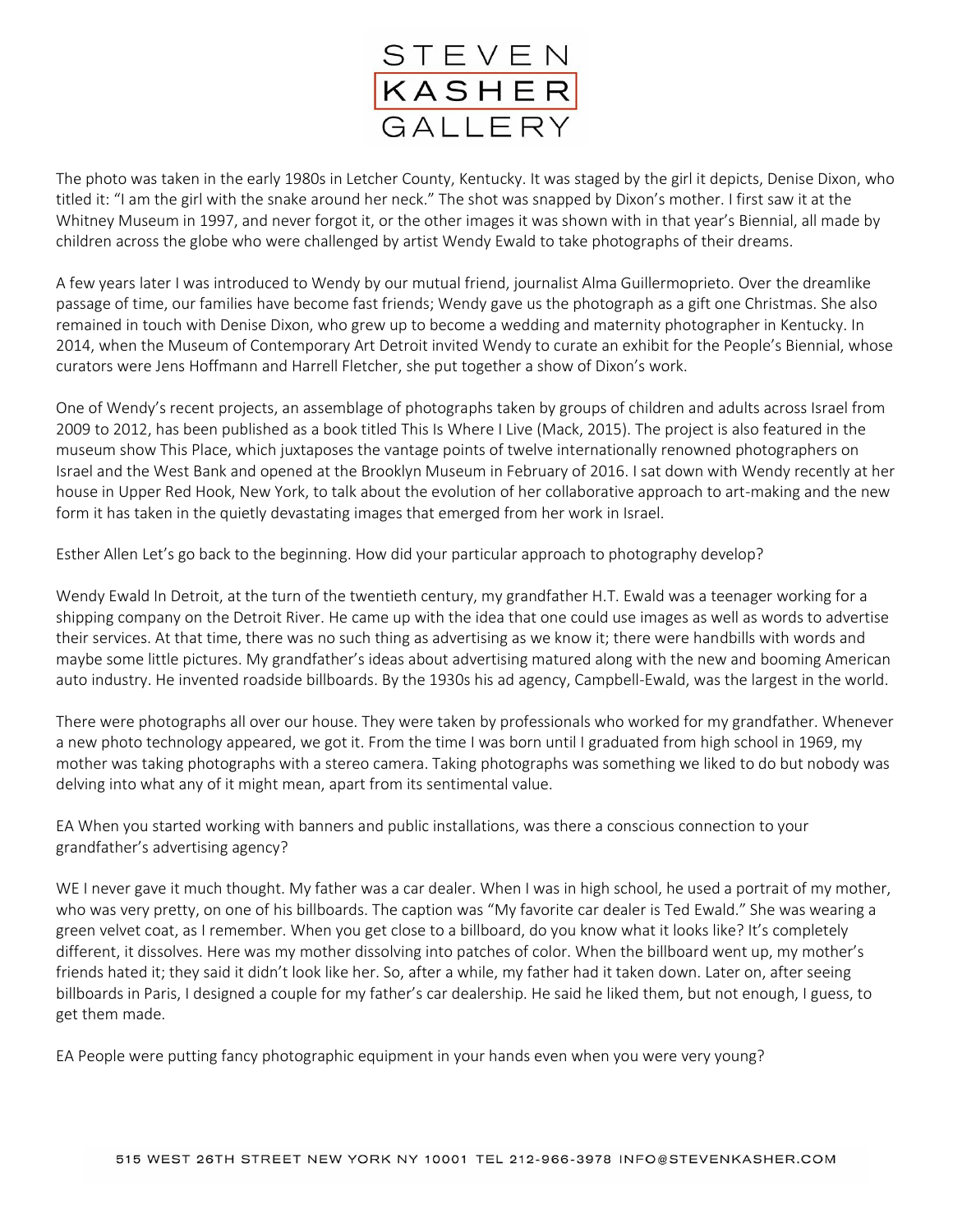

WE Oh no. Only adults could use the equipment. My grandmother did give me a Brownie when I was eleven and I started taking pictures, but nothing elaborate.

Just before that, when I was ten, my younger brother Teddy was hit by a car. He was in a coma and lost the ability to speak. I devised a game—this is a lot like what happens when I'm working as an artist: I see a situation and think, Okay, what can I do to change this for the better?

We were in the library and the nurse was wheeling Teddy around and around in a wheelchair. I made a little stoplight out of construction paper and told him that if he said "Stop" when I held up the red stoplight, the nurse would stop.

It was a way to get him to connect with something visual and then be able to say the word. I kept putting up the stoplight and eventually he'd say "Stop" when I did.

Of course, I'm more conscious now of what I was doing then—using something visual as a path to communication. Teddy eventually recovered. He has some brain damage, doesn't connect the same way other people do, but he's fine. He has a full life.

EA Your work often takes the form of long-term projects that involve entire communities. How did that tendency develop?

WE That started in Detroit after the 1967 riots. My family lived in Grosse Pointe, which was very suburban. One summer during high school I drove downtown each day to volunteer in a settlement house. Betty Shabazz was around and there were lots of musicians. It was exciting and disturbing to see the differences between the cultures. I worked with classroom teachers, both black and white, to teach black history. My job was to make visual aids. The work helped me understand what was going on in the world. At the same time, my father was managing African American prizefighters who became family friends.

When I graduated from high school, I connected with the Grenfell Mission and went to Labrador. I worked with Innu kids in northern Canada. Even though they had a school, their education was limited, so young volunteers were sent up to develop activities with them. Most of the fishing communities in Labrador were white, but since I'd worked in Detroit, it was assumed I could handle working in a First Nations community, as Canadians call Native Americans.

EA The Labrador project still continues. When you went back decades later, the earlier work had itself become part of the story.

WE I first arrived in Labrador in '69, just when the Innu community had been "settled," or moved into villages. There were still some nomadic people among them. It was a trying period. They knew how to survive as nomadic hunters—not comfortably, but they did survive. Now, in the villages, separated from the caribou, it was a different story.

We established a day camp for the kids. What was distinctive about my contribution was that the kids and I took photographs together. I was using a large-format camera and they were using Polaroid cameras given to me by the Polaroid Foundation. We walked around the "reserve" and photographed. I gave them assignments. One was to photograph and write about things they would like changed. I was very close to some of the kids, and very close in age, too. One boy, Benedict Michel, photographed the things that made him sad. He wanted the community to have more food, not to have to carry water long distances from wells, and so on.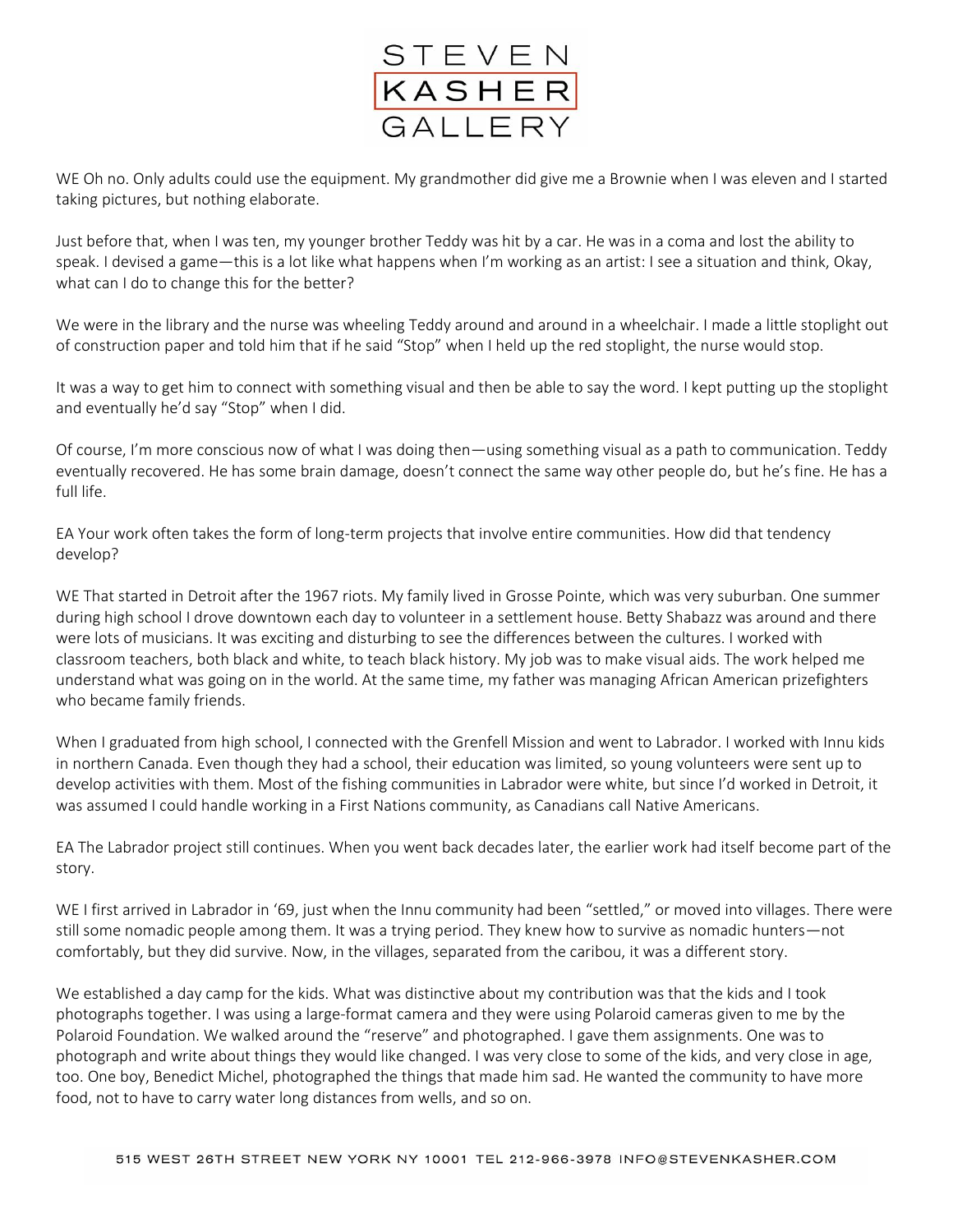

It came to me that the kids were taking more powerful and more intimate pictures than I could. They knew their surroundings and had uninhibited access to private family situations, and that showed, even in the way they composed their pictures.

In the time between my visits in 1969 and 2010, Benedict—or Penote, to use his Innu name—became a First Nations leader in that part of Canada. He led protests against NATO, which established an air force base nearby. The booming of the NATO test flights ruined the Innu's game runs and destroyed the community's way of life. I was overjoyed to learn that Penote had become an influential guy. Then he had a heart attack and died a few months before I went back; I never got the chance to renew the conversation with him.

The Innu had been basically the last nomadic people in the Western Hemisphere. What happened to them in the forty years between my visits is devastating. When I first knew them they were called the Naskapi Montagnais, which is now considered a derogatory term. The name of the place they lived in changed too; everything reverted to the native names. The Quebec-Labrador Foundation asked me to bring back the pictures the kids and I had taken (though I had left copies of those pictures with the Innu) because things had gotten so bad. The Innu had the highest suicide rate in the world. Drug sniffing, terrible unemployment, nobody in school. The idea was that it'd be helpful—I was very hesitant about this—if they saw the pictures from 1969, which they considered a happier time. They would gain some perspective from them. One of the responses from a powerful woman elder was: "The pictures woke the people up."

EA That's a hugely ambitious and nakedly political achievement: to wake up an entire community. It can be a rather risky goal to aim for, no?

WE In 2005, I was commissioned by Artangel to work in Margate, England. Margate is a down-at-the-heels resort town on the English Channel. With the advent of cheap flights to the Mediterranean, the old wooden hotels went bankrupt and were converted into housing for asylum seekers.

I worked with refugee children from Africa, the Middle East, and Ireland there, making portraits with a large-format camera—really just a big box with an adjustable opening in the front, which makes it easy to show the kids exactly how the camera works. I could take it apart and they could look through the bellows. I also shot Polaroids so they could see right away how the image turned out. Then the children wrote on the negatives, and the inscribed portraits were printed on giant vinyl banners.

We hung the banners on the retaining walls of the cliffs a week after the bus and subway bombings in London. Each banner was a triptych: one image looking out to the sea, another—of the same kid—looking back at the community, and a third showing a treasured object that the refugee kid had brought from their homeland.

The opening was lovely. It was a time of fear and discouragement for the country, in the wake of the recent terrorism. But people came anyway from all over to have a picnic on the beach, walk, and be with the children in the pictures.

One of the triptychs portrayed a girl from South Africa; the photo of her belongings showed her flip-flops and two copies of the Principles of Islam. A few days later, that image was petrol bombed. Then members of the National Front wrote graffiti around the burnt triptych, and my name was linked online to the National Front.

EA They linked to your Wikipedia entry? As someone they were targeting?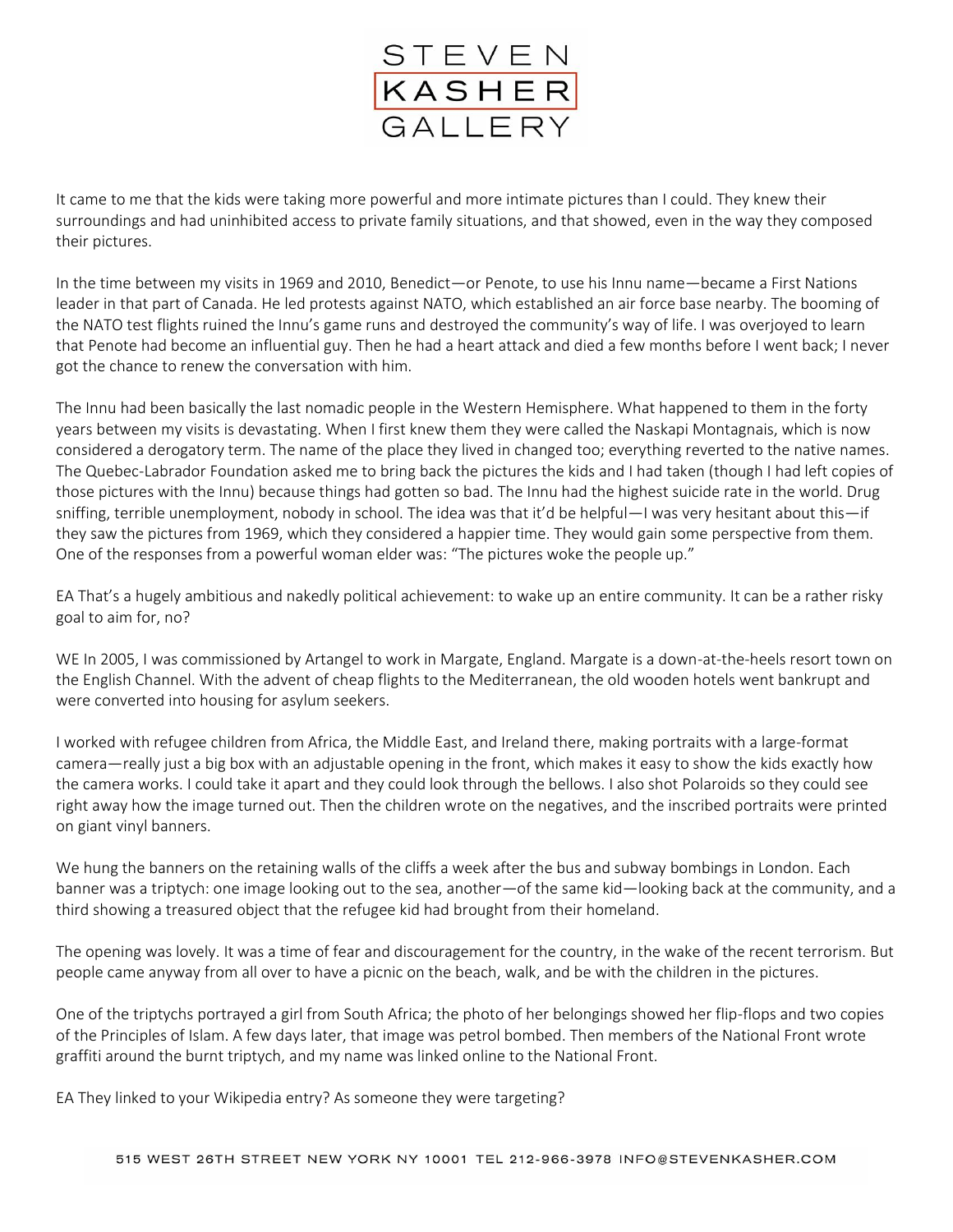

WE Afterward, the usual vague letters accusing no one and expressing little were sent out by the organization I was working with. The important thing wasn't how I reacted, actually, but how the girl's family reacted. Her father was a prominent member of the mosque in Margate. The family decided they didn't want the banners with their daughter's pictures replaced right away, for fear that it would fuel more attacks. They wanted to wait until things calmed down. When the banners went back up six months later, they got hit again. At that point, the family said, "Just put them back up whenever is a good time, but we won't tell our daughter." And the third time, the banners stayed and weren't harmed.

EA What incredible courage! The image of their daughter has been publicly attacked twice, and their daughter is a person walking around in that community, yet they are willing to risk putting the banners up a third time.

WE Any decision I made would pale in comparison.

EA You've mentioned Detroit, which continues to be a large part of your work. You've talked about Labrador and also Margate. What other places do you have projects going on in?

WE You're talking about interventions in various communities, but I am also very focused on, if not most focused on, interventions in photography: how to make images that communicate with layering and depth. That was my primary objective when I started working in Kentucky.

EA Your work has always sought, in all of these different contexts, to deepen, enrich, and problematize photography's documentary aspect.

WE My work is socially engaged. Socially engaged art and documentary work, in comparison to high art, is often perceived as "explaining" or "defining" too much—it's seen as journalistic. But I find the images themselves poetic, and stirring in the way that serious art is stirring.

After Kentucky, I was in Colombia for a couple of years, and then in a village in India. I also started working with schools in North Carolina, on collaborative projects like American Alphabets, Black Self/White Self, and The Best Part of Me that combined children's images and text with my own on the same piece of film. Later I went to Morocco, Saudi Arabia, Chiapas, the Netherlands …

EA You're leaving out Tanzania, where you've been going each year for the past eight years.

WE That's another entirely different kind of investigation. Tanzania's schools are so under-resourced they have very few books and pencils. I'm working with teachers to develop visual curricula.

EA None of your interventions ever really ends, or so it seems. You document something at a certain moment, and it remains present in people's minds, it becomes a milestone, as with the early work in Labrador, and then you're invited back.

WE Photographers tend to tell a story within a package, and then the story is over. But the thing is: the story is never over. The more you follow it, the more interesting it is.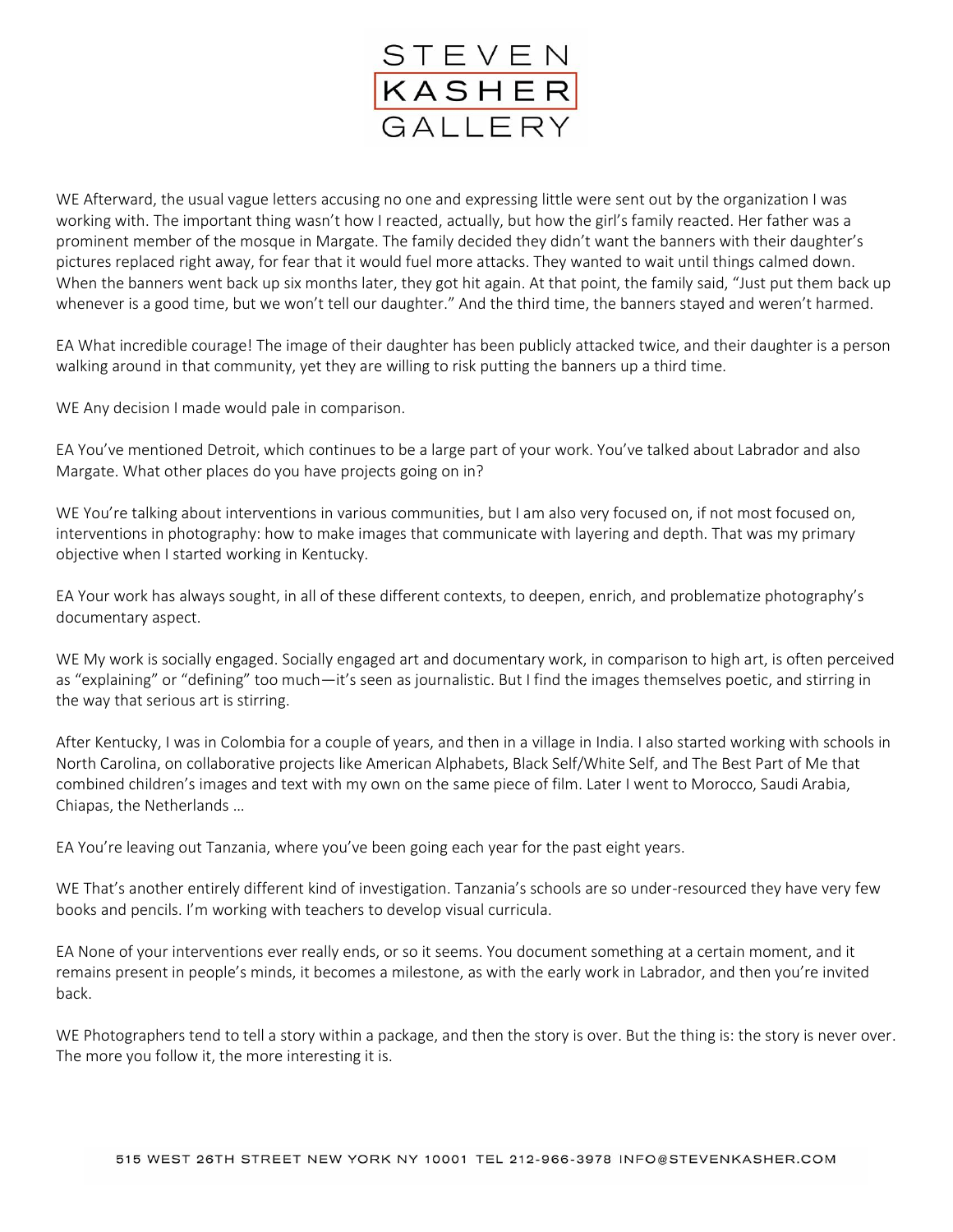

I don't go back because I want to take care of people. I mean, I do want to take care of people and intervene in a way that is helpful. But also, and most importantly, I want to tell the story. Most of the stories that get told are truncated. Now I'm working on a book about my family and the fighters my father managed during the '60s.

EA You produce a large number of books. Each of them embodies the narrative of a given experience that, in large measure, you caused to happen in a certain place to a group of people, one of whom is you. How did you become a photographer who writes books out of images?

WE The times shaped me, to a certain extent. When I saw what Danny Lyon did in The Bike Riders in 1968, and then in 1971 in Conversations with the Dead, which included prisoners' drawings and their mug shots …When I saw that, I thought, Oh damn, this is what photographs need. I was always bothered by emotionally simplistic photographs. For example, the romantic images of Native Americans I'd grown up with, of chiefs in feathered headdresses or children in their traditional garb.

EA As in Edward Curtis's attitude of "I, the Western photo- grapher, representing you the Native Other, through the lens of my artistic vision."

WE That didn't match the reality of where I was! There was much more interesting material to be had and many other ways of using the images.

EA Your approach moves away from conventional ideas of the author. Who is the author in your work?

WE The author's role is to pull together whatever bits and pieces there are to create the story. I listen to and watch whatever is going on and ask questions and then use what I've gathered to draw out images.

EA You could be describing Frederick Wiseman or any number of other documentary filmmakers. But your work goes one step farther: you don't hold the camera. You give it to the documentary's subject.

WE What's interesting is that I can work with anyone, and they can show me what they're seeing. You have to know how to tell them to show you; it is not simply that they take the camera out and shoot something—they have to learn how to make decisions about where to position the camera so that they understand what it means to frame something.

EA A documentary filmmaker like Joshua Oppenheimer is an heir to what you've been doing for so many years. Oppenheimer also gives his subjects the camera.

WE I first thought about doing that in Kentucky. I was watching kids play and thinking about how their ideas in play mirrored the culture. They were actually acting like animals; one was going to slaughter the other. They lived on a farm and saw these things. Since they could actually bring that out in their play, I thought, Why don't I try to create this in photographs? Asking them about their dreams was a shortcut to the idea of fantasy. I want the people I collaborate with to understand that they can move away from the realities they've been placed into, that they can create a reality.

EA How does that quest to see what someone else is seeing continue to evolve through your most recent project in Israel? You've always worked where there was poverty, harsh inequality, and even violence, but had you worked in a place as deeply in conflict as this before?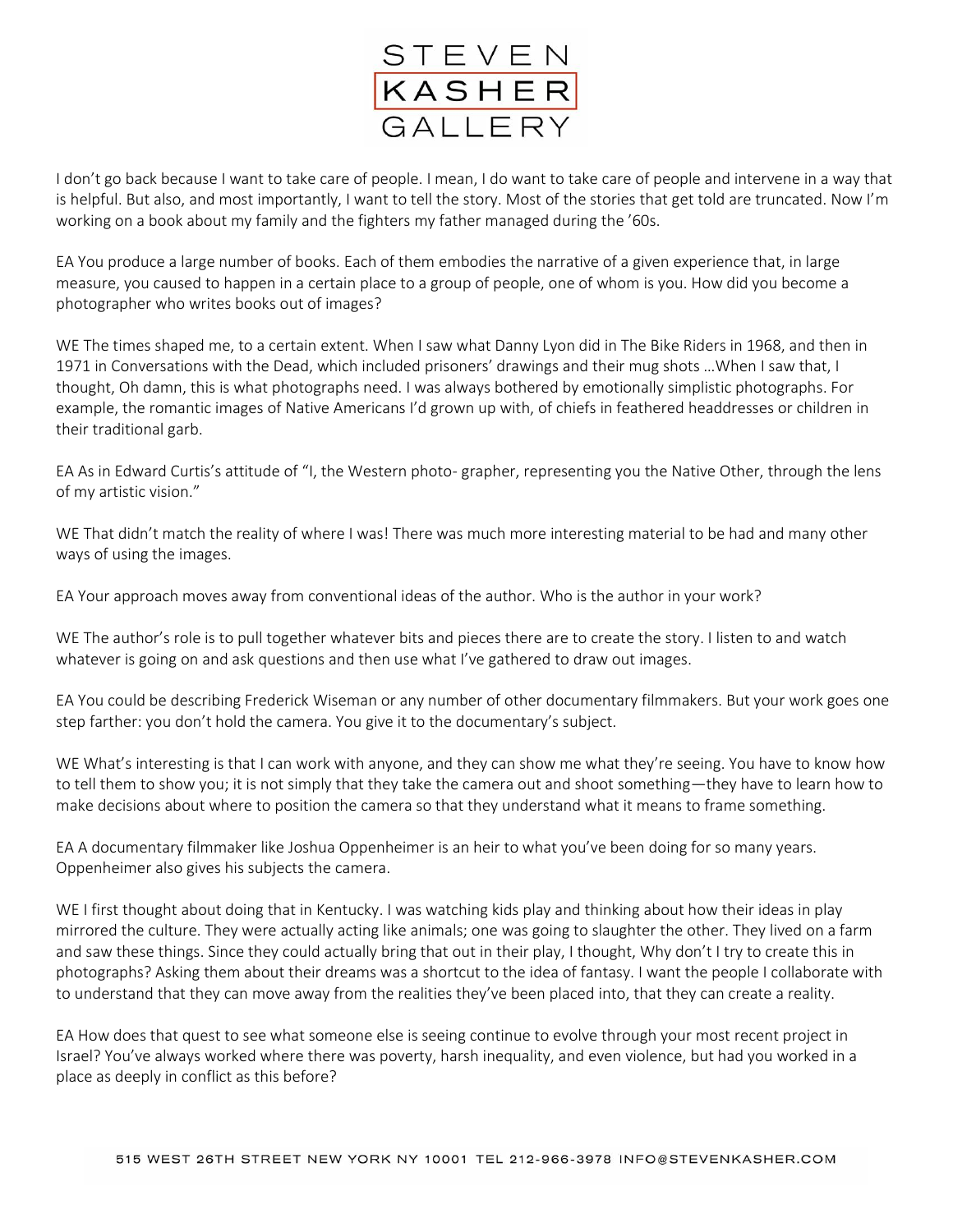

WE I worked in South Africa in the early '90s. People make parallels between South Africa and Israel. I never wanted to go to South Africa for the same reason that I didn't want to go to Israel, because it's so defined. It's a dichotomy, a standoff. And what can I do? Especially in Israel, where there are all these great photographers such as Miki Kratsman. I didn't think there was any reason for me to go there. It was really because of you that I went, you know.

## EA I had no idea!

WE You put me in touch with Peter Cole, the poet who lives in Israel. We talked and he started telling me stories; that's when I could first envision doing something there that made sense to me. Even so, when I went to Israel on an initial exploratory mission, I was on the fence until I actually started working.

I was seeing something I'd never seen before. I started off in two Arab-Israeli communities, one in a village, and one in Nazareth. I felt very comfortable there. I could see right off that there was something special in the visual environment from the pictures the children made. They made colorful, complex still lives which were sometimes humorous. For me, the hook is the pictures. At the same time, I knew I was going to have to include other perspectives that I might not feel as comfortable with.

EA How many communities did you end up working with?

WE Fourteen, all pretty distinct. I included seven Arab or Muslim communities and seven Jewish communities. Among the Arabs, there are Druze, Bedouins, Christians, and the Arab Israelis. I got to see how diverse the place is, that it isn't just a matter of one side against another. The Gypsies, for example, are not accepted by the Arabs. And a Jewish group was helping the Druze community that I worked with. The Druze are considered Arabs, but are much more aligned with the Jews than they are with Arabs. I decided to work with adults as well as children.

EA When you were working in Kentucky in the '70s or '80s, to give a young child from a disadvantaged or marginal community a camera was to introduce that child to something new, unfamiliar. But now, in a place like Israel, it must be the norm throughout many communities, and even for very young children, to be taking photographs on smart phones all the time.

WE I don't think so. We have that impression. The kids who lived on the kibbutz where I worked, they could do that, but not the Druze kids, not the Bedouin kids, and certainly not the Gypsy kids.

EA Certainly for most adults it's become a routine part of daily life: the photographic recording of everything. Does offering them cameras become less rewarding under these new circumstances, or more rewarding?

WE It's an adjustment for me. Every time I start on a project, whether it was ten years ago or now, I am dealing with whatever is happening in that moment. It was very hard for me to switch to digital, though. I went through a brief period when I didn't really do anything.

EA When did you switch to digital?

WE For Israel.

EA How do you feel about it now, looking back?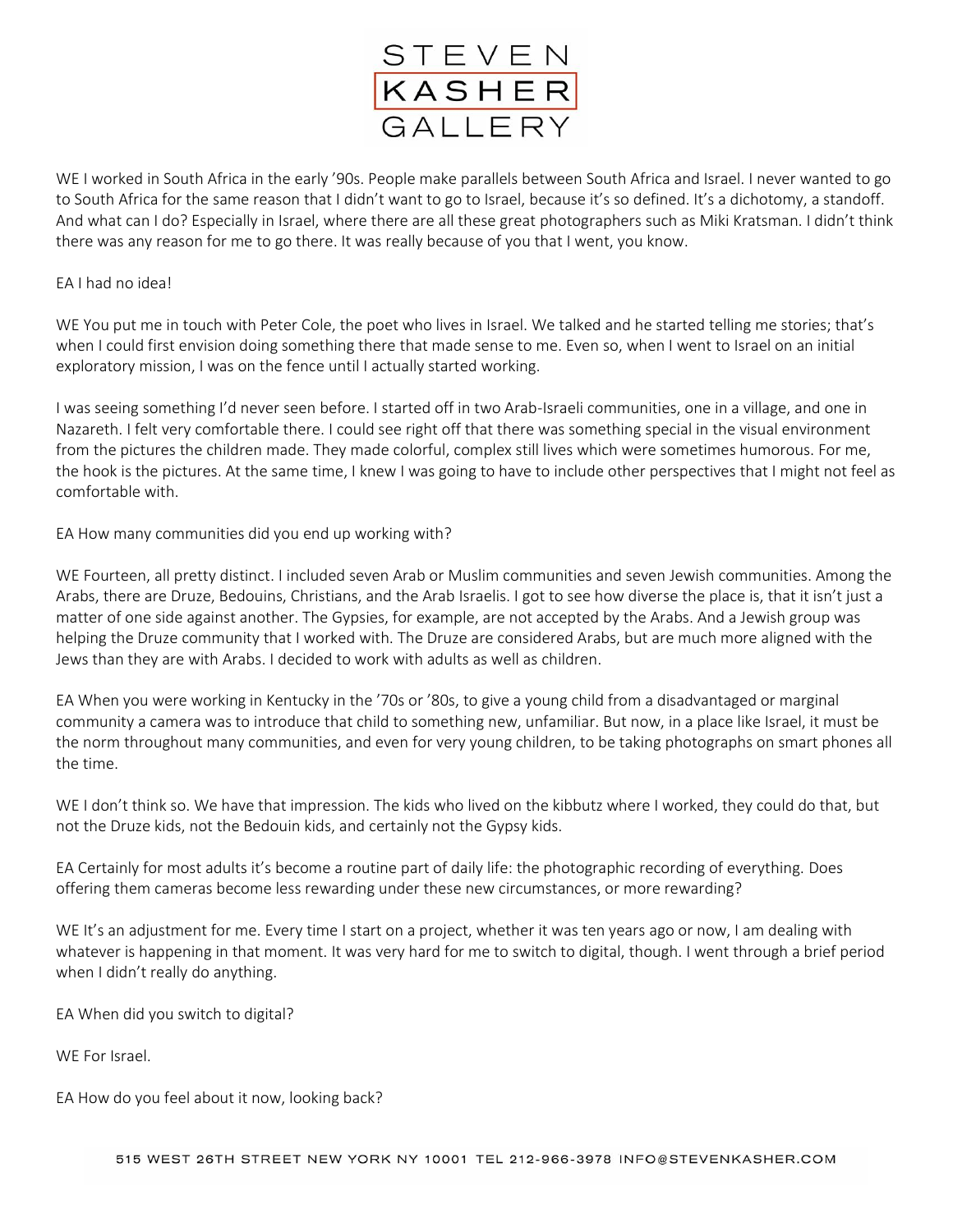

WE Great. I never could have done what I did with film.

EA The vastness and complexity of This Is Where I Live, the sheer number of images.

WE As an artist, I have to figure out the best way to use this new language. I take my time so that when I give a camera to someone and teach them how to use it, I can do it in a way that gives them control.

EA Did you have to teach the adult groups how to use digital cameras?

WE I taught everyone. It's not that they didn't know how to use a digital camera, but there was a way I wanted them to use it. For example, I told them not to zoom. It changes the look of the photograph and is much harder to keep steady and sharp. Very simple things like that, which gave them a different relationship to the camera than they'd had with their cell phones. They were all using the same camera—the model that had the most number of pixels in my price range. I ended up buying almost two hundred of them. This camera was easy to use, so people made fewer mistakes. They learned how close they could get, how far away. Within a pretty short time, they were making very successful pictures.

EA Did you give them an assignment?

WE In Hebron, for instance, the kids had grown up in the shadow of the settlements, and they had been trained to photograph the conflict. I didn't want them to do that, which was confusing for them at the beginning. Then later, when they did photograph the conflict, they did it with much more control. There are some beautiful pictures of settlers on their cell phones, taken through a fence, or of settlers coming over the mountains. The images evoke more than photographs taken as evidence do. Of course I also wanted them to photograph their own community and their own families. They're not just victims of a conflict, they're human beings.

EA All fourteen communities were given the same instructions?

WE Pretty much. If there was something particular going on, I would follow that. I asked the merchants to photograph the market because that's where they were all the time. I told all the participants, "Look, here's your chance to say what you want to say." So for instance, after the brutal murder of a settler family, the boys in the premilitary school complained of being maligned in the press. They wanted to make pictures to show themselves as "human beings, not demons."

## EA How long of a process was this?

WE It took about two and a half years. I probably made ten trips over that period. I had a wonderful assistant, Ronit Porat, who would meet with the communities when I wasn't there and download their pictures.

EA Your approach could be read as a strong reaction to the larger initiative your project was part of, which was to have a point of view on Israel from twelve artists from outside the region. Your project responds to that in a somewhat subversive way by foregrounding multiple perspectives of people living within Israel, perspectives grounded in local realities.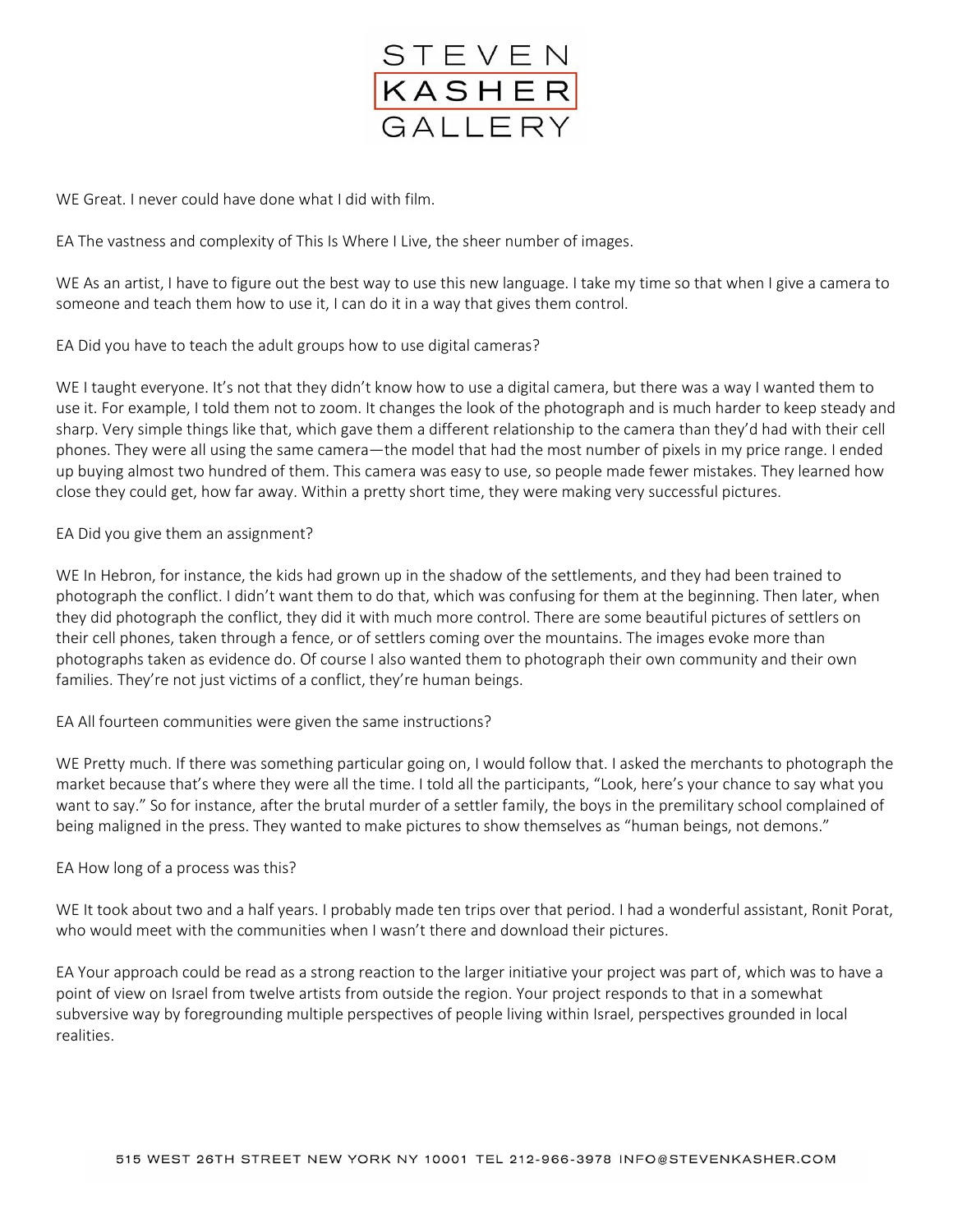

It also invites the viewer to piece narratives together out of these fourteen different perspectives. You've obviously curated the images, but in your text and the way you frame the images, you refrain from imposing any connections. You leave that to the eye of the viewer.

Haaretz quoted Shoshana Kano, a fourteen-year-old participant from a school in Lod, a mixed city, who said that seeing all the pictures together made her feel that everyone who participated belonged to the same place. Do you think being involved in the project affected the participants' perspectives?

WE Coming to see the other pictures may have. The participants hadn't seen the other groups' pictures while we were working.

If people couldn't come to the opening, I went to them, and brought them the book This Is Where I Live, another result of the collaboration. So they were looking at all the pictures, even those by people they didn't know much about at all. The Druze were very happy with the exhibit. They came and brought wonderful food and ate on the floor of the museum lobby. For them to be included was really important, it was also important for them to see the museum. None of the Arab groups had ever been to a museum before. And this is a state museum. You realize at that moment how divided things are. How can it possibly be so odd for these people to be there in a museum?

EA It's an interesting opportunity to contrast the book-centered aspect of your work with your installations in communities and galleries and museums.

WE Well, one thing about the book is that, in it, these perspectives are all presented together—this was obviously conscious. It's different from being on a wall in a museum where you can stroll from one group's installation to another. To have all these people together in a book is shocking.

EA So in the museum, as you pass through, you're moving from one space to another very different space, which is very much like Israel itself.

WE Right, it's geographical. What I really wanted to do with This Is Where I Live was make the book as neutral as possible, make it a resource. I had one response, a beautiful letter from a psychologist, not a participant in the project, who said she hadn't really understood what I was doing in Israel until she saw the book.

EA It's interesting that this response came from a psychologist. Do social scientists tend to use your work as a touchstone?

WE Yes, especially sociologists.

EA Psychologists, sociologists, anthropologists, historians, and educators cite your work and write about it far more often than art historians do. Yet you're a fine art photographer.

WE It's very difficult for people in the art world to figure out how to collect my work. You see, I put the participants' names on the work. If I just put my own name, it would be easier.

EA Your collaborators have a voice and that voice is acknowledged.

WE It means more to the image, to know, for example, that Denise Dixon took it.